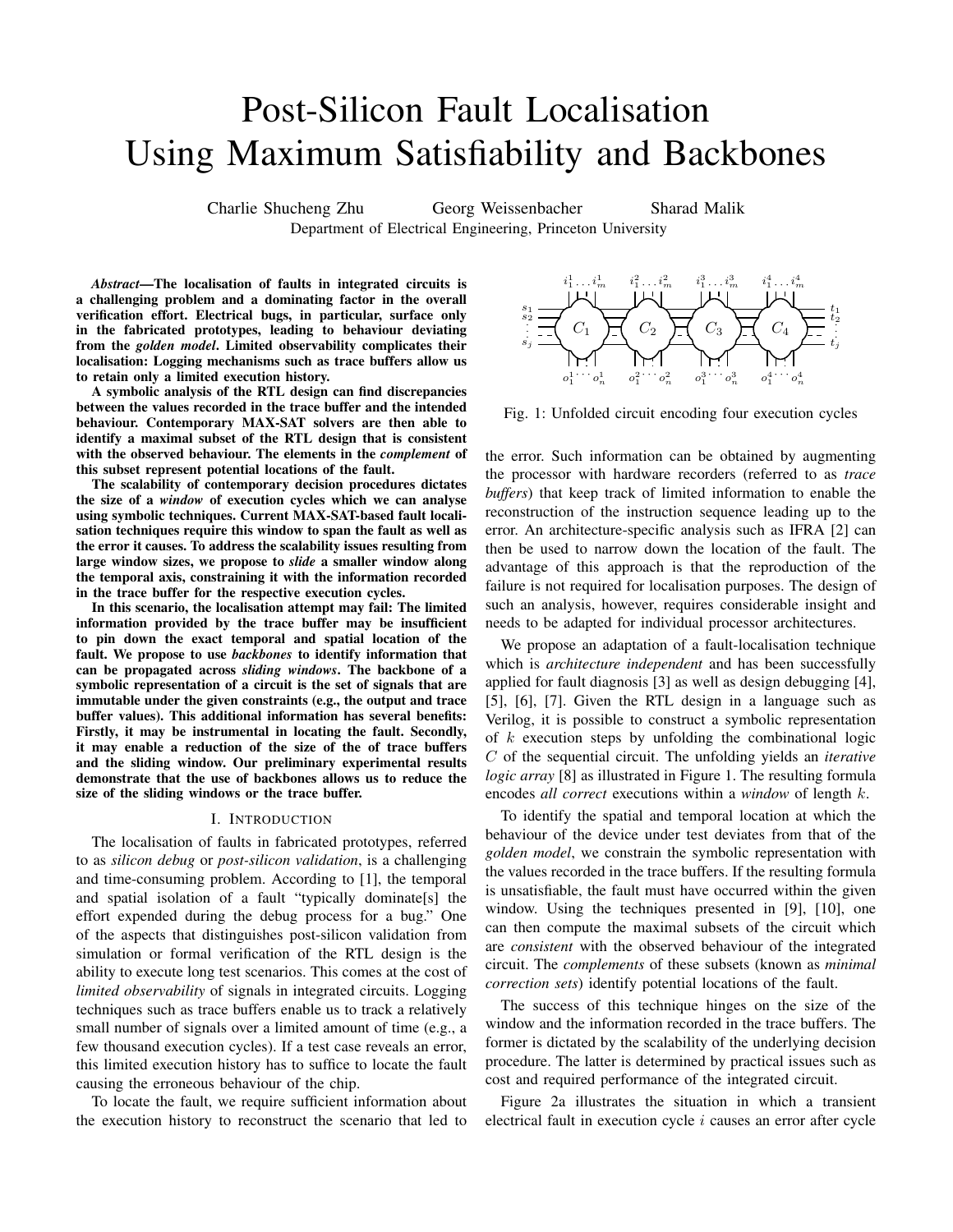

(b) Additional state bits inferred using backbones

Fig. 2: Error localisation with and without backbones

n. The dashed bars represent the state bits of the circuit for each execution step, and the shaded area indicates the fraction of those bits recorded in the trace buffer. The diagram suggests that we have near-complete information about the state bits in the *crash state* (obtained by means of scan chains [11]), but very limited information about what happened before the error occurred. The curly brackets at the bottom of Figure 2a illustrate two attempts to use a window of size four to locate the fault. The first attempt fails because the fault does not lie within the window. The second attempt fails because the information recorded in the trace buffer is insufficient to derive a contradiction: By shifting the window to the left, the analysis drops crucial information about the crash state.

Figure 2b illustrates the use of *backbones* to infer additional information that can be propagated across the sliding windows. The backbone of an unfolding of a circuit is the set of signals that are immutable under the respective constraints (i.e., the bits of the crash state and the trace buffer values). For instance, the backbone of the formula  $(x \oplus y) \cdot (x + z)$ under the constraint  $x \mapsto 1$  is  $\{x \mapsto 1, y \mapsto 0\}$ . The backbone of an unfolding (possibly smaller than the window used for localisation) that is constrained by the recorded state bits potentially provides additional state bits (indicated by the black bars in Figure 2b) which can be subsequently used in overlapping windows. Thus, backbones (which can be computed using the algorithms in [12]) can be used to propagate information from the crash state backwards in time to earlier cycles. This additional information can be crucial to fault localisation. We emphasise that our analysis is static and therefore not restricted to reproducible permanent faults.

Contributions: We address the scalability limits of symbolic reasoning by *sliding* an analysis window of fixed size along the temporal axis. We present a novel application of *backbones* allowing us to reduce the loss of information resulting from *limited observability* in post-silicon validation.



(c) CNF encoding of unfolded circuit. As usual, the operators  $+$  and  $\cdot$ are dropped for compactness. The clauses are grouped with respect to the gates and cycles by which they are contributed.

### Fig. 3: A simple example

## II. FAULT LOCALISATION USING MAX-SAT

In the following we use propositional operators  $(\cdot, +, \oplus)$  and atoms  $(i, o, s, \ldots)$  to represent gates and signals, respectively. As usual, a literal is either an atom or its negation, a clause is a sum of literals, and a formula in conjunctive normal form (CNF) is a product of clauses. Every unfolded combinational circuit has an equi-satisfiable representation in CNF which can be obtained in polynomial time [13]. Each instance of a gate in the unfolded circuit corresponds to a group of clauses in the corresponding CNF representation. We use  $C_i$  to denote the CNF instantiation of the combinational logic of the RTL design representing the  $i<sup>th</sup>$  execution cycle (c.f. Figure 1). Similarly, we use  $T_i$ , a conjunction of literals, to represent the state bits recorded by the trace buffer after the  $i<sup>th</sup>$  execution step. Note that  $T_i$  is simply 1 if no state bits were recorded at that point. Moreover, we assume that  $T_0$  and  $T_n$  represent the information available about the initial and the crash state, respectively. Finally,  $I_i$  and  $O_i$  represent the input and output constraints of cycle i. Accordingly, the CNF formula

$$
W_m^k \stackrel{\text{def}}{=} \bigwedge_{i=m}^{m+k-1} \underbrace{T_{(i-1)} \cdot I_i}_{\text{input constraints}} \cdot \underbrace{C_i}_{\text{circuit}} \cdot \underbrace{O_i \cdot T_i}_{\text{output constraints}} \quad (1)
$$

represents a *window* of k consecutive execution cycles starting at cycle m constrained with the corresponding inputs, outputs, and state bits recorded by the trace buffer.

Given an *unsatisfiable* instance of (1), the goal is to find the clauses (gates, respectively) that are most likely responsible for the fault. This can be achieved by identifying a *minimal correction set* (MCS), i.e., a *minimal* set of gates that need to be dropped from (1) such that the formula becomes satisfiable. This corresponds to finding the maximum set of clauses that are consistent, an NP-hard optimisation problem commonly known as MAX-SAT. More specifically, we are only interested in dropping clauses that correspond to gates; the constraints introduced by trace buffer values and inputs or outputs are *hard constraints*. This specialisation of MAX-SAT is known as *partial* MAX-SAT. Algorithms to solve partial MAX-SAT instances are discussed in [9] and [10], for instance.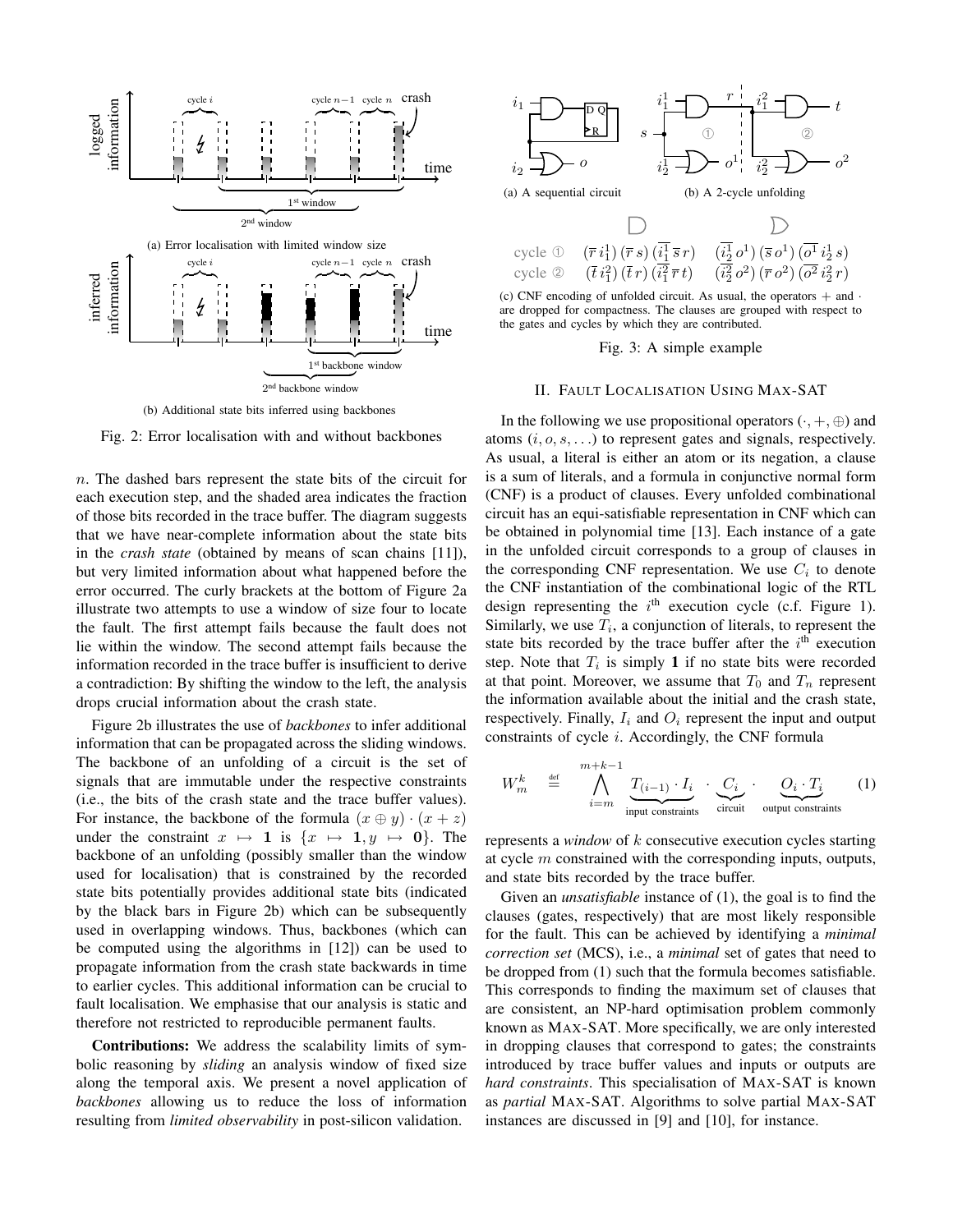Consider the sequential circuit in Figure 3a. After a reset of the flip-flop, we expect the output  $o$  to remain 0 as long as the input signal  $i_2$  is constantly 0. Assume, however, that we observe an output value of 1 after two cycles when executing the described scenario on the chip. Figure 3b depicts a two-cycle unfolding of the circuit. Figure 3c shows the corresponding CNF encoding. Assume that we observe and record the values  $o^1 \mapsto 0$  and  $o^2 \mapsto 1$  during a test-run with the initial state  $s \mapsto 0$  and the stimuli  $i_2^1 \mapsto 0$ , and  $i_2^2 \mapsto 0$ . Note that we have no information about the signal  $r$ . These observations contribute the hard constraint  $\overline{o^1} \cdot o^2 \cdot \overline{s} \cdot \overline{i_2^1} \cdot \overline{i_2^2}$ , which is not satisfiable in conjunction with the formula in 3c. Using a MAX-SAT solver, we can derive that the conjunction becomes satisfiable if we drop either  $(\overline{r} s)$  or  $(\overline{o^2} i_2^2 r)$  (both of which are an MCS) from 3c. Accordingly, either the AND-gate in cycle one or the OR-gate in cycle two must have defaulted.

This approach also addresses multiple faults by using fault cardinality constraints [3]. Existing MCS-based fault localisation techniques require the window  $W_m^k$  (Formula 1) to span the fault as well as the crash state, which may result in a large formula exceeding the capabilities of the decision procedure.

In contrast, we *restrict the analysis to a window of fixed size* which we *slide* along the temporal axis. In the following section, we discuss a novel application of *backbones* allowing us to reduce the loss of information resulting from the limited window size.

#### III. PROPAGATING INFORMATION USING BACKBONES

We will now consider the case in which the scalability of the underlying decision procedure dictates a window size smaller than the number of cycles of the entire test run. For the purpose of an example, we revisit the scenario in Figure 3 and assume that the window size is limited to a single cycle. Observe that neither the first line of Figure 3c in conjunction with  $\overline{o^1} \cdot \overline{s} \cdot i_2^1$  nor the second line in conjunction with  $o^2 \cdot i_2^2$ yields a contradiction; the technique introduced in §II fails. The reason is that we lack crucial information, namely the value of the signal r. We propose the use of *backbones* to aid the reconstruction of this information.

Formally, the *backbone* of a satisfiable propositional formula  $F$  comprises the values of all atoms  $p$  in  $F$  for which either  $(\overline{F} + p)$  or  $(\overline{F} + \overline{p})$  holds, i.e., p takes the *same* value in *all* satisfying assignments of F. We use a SAT solver to compute an initial satisfying assignment and subsequently try to flip the value of each literal, thus changing the assignment. Literals whose values differ in subsequent assignments are not part of the backbone. This algorithm performs one call to the SAT solver per literal *in the worst case*. Only the first call has to solve the instance from scratch; the subsequent calls are incremental, making the algorithm practical on large scale circuits [12]. The backbone of the formula from our example

$$
\frac{(\overline{t}\,i_1^2)\,(\overline{t}\,r)\,(\overline{i_1^2}\,\overline{r}\,t)\,(\overline{i_2^2}\,o^2)\,(\overline{r}\,o^2)\,(\overline{o^2}\,i_2^2\,r)}{\text{cycle}\,\otimes}\,\bigg(\frac{(o^2)\,(\overline{i_2^2})}{\text{hard constraints}}\bigg)\;,
$$

is  $o^2 \mapsto 1$   $i_2^2 \mapsto 0$ , and  $r \mapsto 1$ . This backbone provides a value for the previously unknown signal  $r$ . In general, backbones *under-approximate* the information available to the SAT solver in the analysed time-frame.

Effectively, this computation propagates the error encoded in the constraint  $(o^2)(\overline{i_2^2})$  backwards. By propagating the newly learnt information to cycle ➀ we obtain the desired contradiction:

$$
\frac{\left(\overline{r} \;i_1^1\right)\left(\overline{r} \;s\right)\left(\overline{i_1^1} \;\overline{s} \;r\right)\left(\overline{i_2^1} \;o^1\right)\left(\overline{s} \;o^1\right)\left(\overline{o^1} \;i_2^1 \;s\right)}{\text{cycle } \circledcirc} \underbrace{\left(\overline{o^1}\right)\left(\overline{s}\right)\left(\overline{i_2^1}\right)}_{\text{constraint}} \underbrace{\left(r\right)}_{\text{backbone}}
$$

As expected, a MAX-SAT solver is able to determine that  $(\overline{r}s)$  must be dropped, and that the AND-gate in cycle ① is a potential culprit. Notably, we missed the second fault candidate due to the limited window size and the resulting lack of information.<sup>1</sup> We emphasise, however, that in the absence of the information provided by the backbone, the approach described in §II is unable to diagnose the fault altogether.

In general, we use the information provided by the backbone of an instance of Formula (1) for a given  $m$  and  $k$  to augment the trace buffer (c.f. Figure 2b) of windows overlapping the interval of cycles  $[m - 1, m + k]$ . To this end, we compute the *largest* conjunctions  $B_{(m-1)}$ , ...,  $B_{(m+k-1)}$  of literals over the signals in the respective cycles which are implied by Formula (1). Accordingly,  $B_i \Rightarrow T_i$  for  $i \in [m-1, m+k)$ . We use  $B_m^k \stackrel{\text{def}}{=} \bigwedge_{i=m}^{m+k} B_{(i-1)}$  to denote the backbone of  $W_m^k$ . Let  $W_m^k$  and  $W_n^l$  be two *satisfiable* windows with overlap o (i.e.,  $n = m + k - o$  and  $0 \le o \le \min(k, l)$ ). Then,  $W_m^k$ .  $W_n^l = W_m^{(k+l-o)}$ , according to Formula (1). Now assume that  $W_m^{(k+l-o)}$  is unsatisfiable but too large for a MAX-SAT solver. Using backbones, we *approximate*  $W_n^l$  using  $B_n^l$ , i.e.,  $W_n^l \Rightarrow$  $B_n^l$ . The information in  $B_n^l$  can enable the localisation of faults that  $W_m^k$  failed to reveal. We construct  $\widehat{W}_m^k = W_m^k \cdot B_n^l$ . If  $\widehat{W}_m^k$  is unsatisfiable, we use the approach described in §II to find the gates that need to be dropped from  $W_m^k$  to make  $\widehat{W}_m^k$ satisfiable. Since  $W_m^k$ ,  $W_n^l \Rightarrow \widehat{W}_m^k$ , these gates are necessarily a subset of the gates that need to be dropped to make  $W_m^k \cdot W_n^l$ (i.e., the larger window  $W_m^{(k+l-o)}$ ) satisfiable.

## IV. EXPERIMENTAL RESULTS

We evaluated our approach using the 68hc05 and 8051 processor designs used as case study in [14] (obtained from opencores.org). We converted the Verilog RTL designs into the DIMACS CNF format using the following translation steps:

$$
\text{Verilog } \xrightarrow{\text{Altera Quartus}^2} \text{blif } \xrightarrow{\text{ABC}^3} \text{aig } \xrightarrow{\text{AIGER}^4} \text{cnf}
$$

We randomly injected permanent *stuck-at-constant* faults (though we emphasise that our approach supports arbitrary fault models) into the RTL designs and obtained 26 failing test scenarios (13 for each design) of 2000 cycles length by means of SAT-based symbolic simulation. In each test scenario, we injected one fault at a time for the smaller 68hc05 design

<sup>&</sup>lt;sup>1</sup>Note though, that a forward analysis yields the second fault candidate in our example: The backbone of cycle ① under the constraint  $\overline{o^1} \cdot \overline{s} \cdot \overline{i_2^1}$  yields  $r \mapsto 0$ , which is inconsistent with the observations in cycle ②.

<sup>&</sup>lt;sup>2</sup>altera.com <sup>3</sup>www.eecs.berkeley.edu/~alanmi/abc/ <sup>4</sup>fmv.jku.at/aiger/